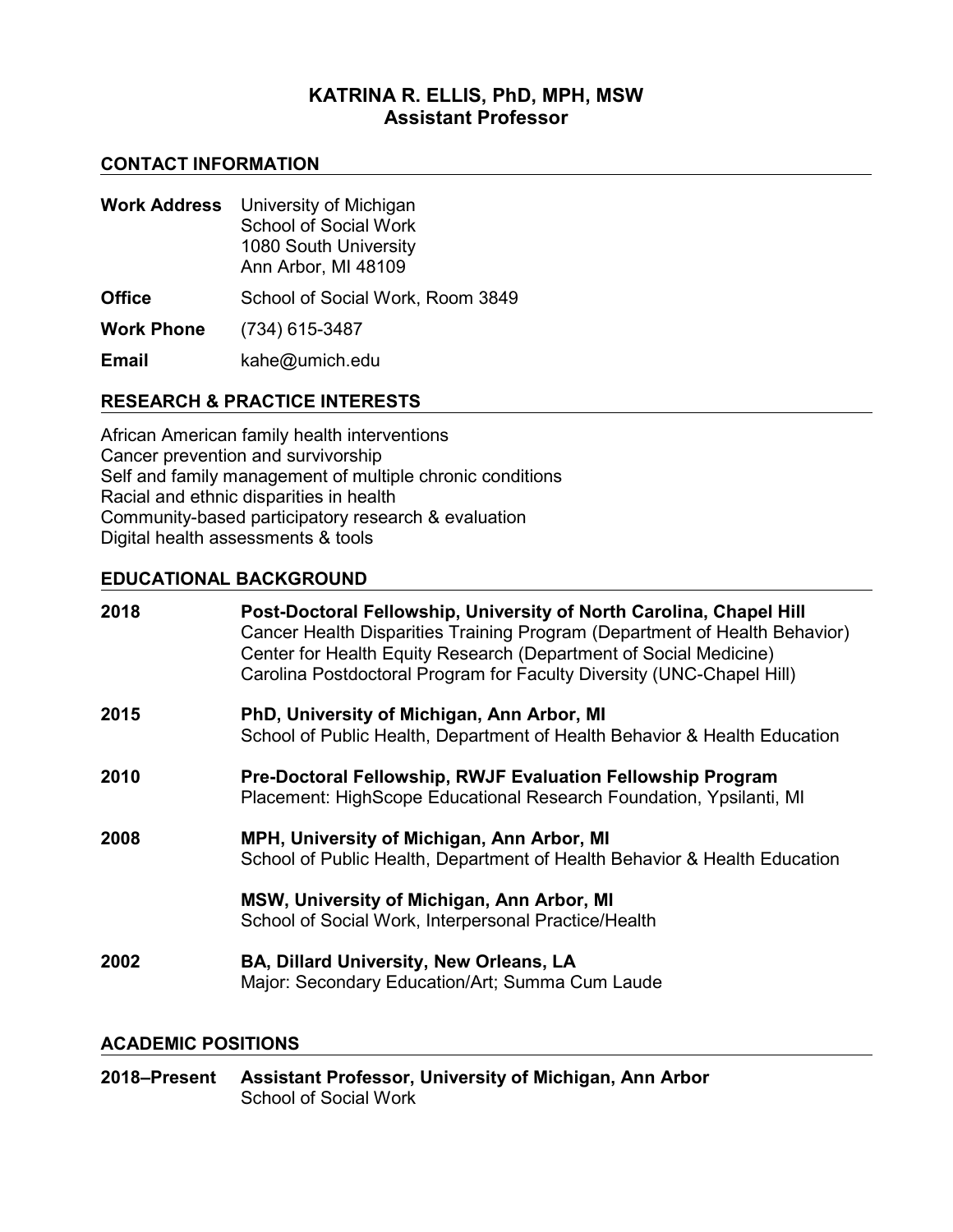## **Core Grant Member, Rogel Cancer Center, Michigan Medicine** Health Behavior and Outcomes (HBO) Program

**Research Affiliate, University of North Carolina at Chapel Hill** Gillings School of Global Public Health, Department of Health Behavior

**2015–2018 Post-Doctoral Fellowship, University of North Carolina, Chapel Hill** Cancer Health Disparities Training Program (Department of Health Behavior) Center for Health Equity Research (Department of Social Medicine) Carolina Postdoctoral Program for Faculty Diversity (UNC-Chapel Hill)

## **GRANTS & AWARDS**

## **Research Grants**

*Awarded*

**2017 Enhancing Physical Activity Using Dyad Messaging Tailoring** Role: Principal Investigator Funder: UNC Carolina Prevention and Control Intervention Research \$21,950 (in-kind)

This research project is using existing conceptual frameworks, research evidence and primary data to guide the creation of tailored messaging to promote physical activity among African American cancer survivor/family member dyads based on their health assessments using the UNC Carolina Health Assessment and Resource Tool (CHART).

#### **2016–2018 NIH Loan Repayment Program** Role: Principal Investigator Funder: NIMHD - Health Disparities Research LRP \$28,390

Examine social, familial and contextual factors that influence psychosocial, behavioral and quality of life outcomes among African American families managing cancer and co-occurring chronic health conditions to implement effective intervention programs. This award repays educational debt during the funding period while I engage in this NIH-mission relevant research.

**2013 Dyadic Analysis of the Influence of Chronic Conditions Wellbeing Advanced Cancer Patient/Caregiver Dyads** Role: Principal Investigator Funder: Rackham Graduate School, University of Michigan \$3,000

With this grant, I gained advanced quantitative analysis skills in order to conduct longitudinal dyadic data analysis examining the influence of co-occurring health problems on patient and caregiver health outcomes in advanced cancer.

**2012 The Effects of a Family-Centered Intervention on the Attitudes, Subjective Norms, and Behavioral Intentions toward Physical Activity among African American Boys** Role: Principal Investigator Funder: Department of Health Behavior & Health Education, University of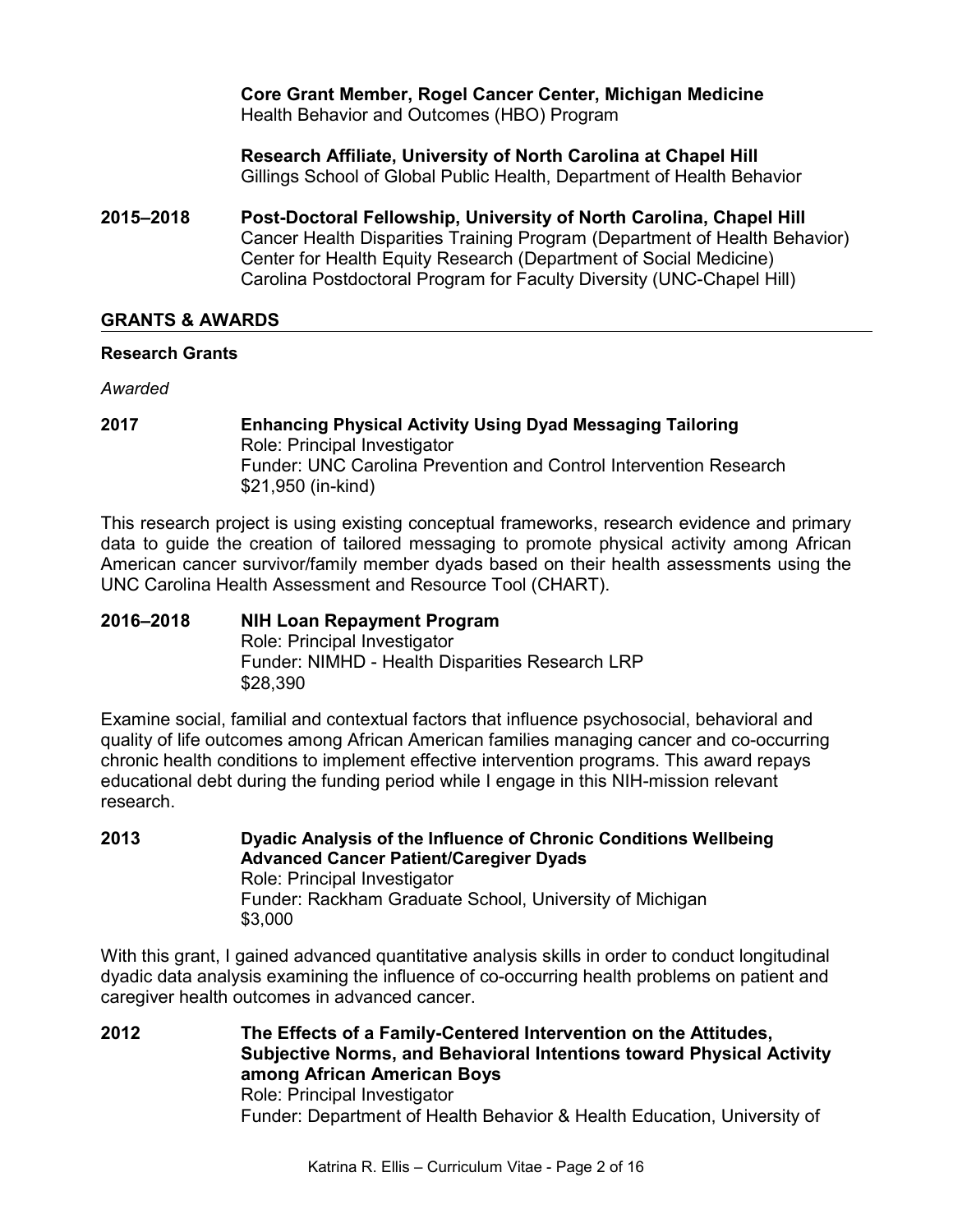Michigan \$4,500

This funding was used to support the preparation and submission of a research article (Ellis, Caldwell, et al., 2014) investigating the effects of a family-centered intervention for nonresident African American fathers and their pre-adolescent sons on their intentions toward engaging in physical activity.

## **Selected Awards & Honors**

| 2017                | <b>Conference Travel Grant</b><br>GMAP Region-1S Symposium, Charleston, SC                                                                       |
|---------------------|--------------------------------------------------------------------------------------------------------------------------------------------------|
| 2016                | <b>Conference Travel Grant</b><br><b>UNC Lineberger Cancer Outcomes Research Program</b>                                                         |
| 2010-2015           | Rackham Merit Fellowship Award for Doctoral Study<br>University of Michigan (Full Tuition & Stipend)                                             |
| 2013                | Rackham Graduate School Debt Management Award<br>University of Michigan (Student Loan Repayment)                                                 |
| 2013, 2011,<br>2010 | <b>Conference Travel Grant</b><br>Rackham Graduate School, University of Michigan                                                                |
| 2012                | <b>AACR Minority Scholar in Cancer Research Award</b><br><b>Conference Travel Scholarship</b><br>Intercultural Cancer Council Biennial Symposium |
| 2011, 2012          | <b>Summer Institute Training Award</b><br>Rackham Graduate School, Institute for Social Research (ISR), University of<br>Michigan                |
| 2011                | <b>Margaret Dow Towsley Scholarship</b><br>Center for the Education of Women, University of Michigan                                             |
| 2006-2008           | Dean's Award, School of Public Health<br>University of Michigan (Full Tuition)                                                                   |
|                     | Dean's Award, School of Social Work                                                                                                              |

University of Michigan (Full Tuition)

## **PUBLICATIONS**

**\***Denotes Student Mentee

*Journal Articles – Accepted or Published* 

- 20. Kowitt, S., **Ellis, K.R.,** Carlisle, V., Bhushan, N., Black, K., Cranley, N., Eng, G., Martin, M., McGuirt, J., Sokol, R., Tang, P., Vines, A., Walker, J., Fisher, E. (accepted). Peer Support in Cancer: A Systematic Review. *Supportive Care in Cancer.*
- 19. **Ellis, K.R.,** Young, T., Carthron, C., Simms, M., McFarlin, S., Davis, K., Dave, G,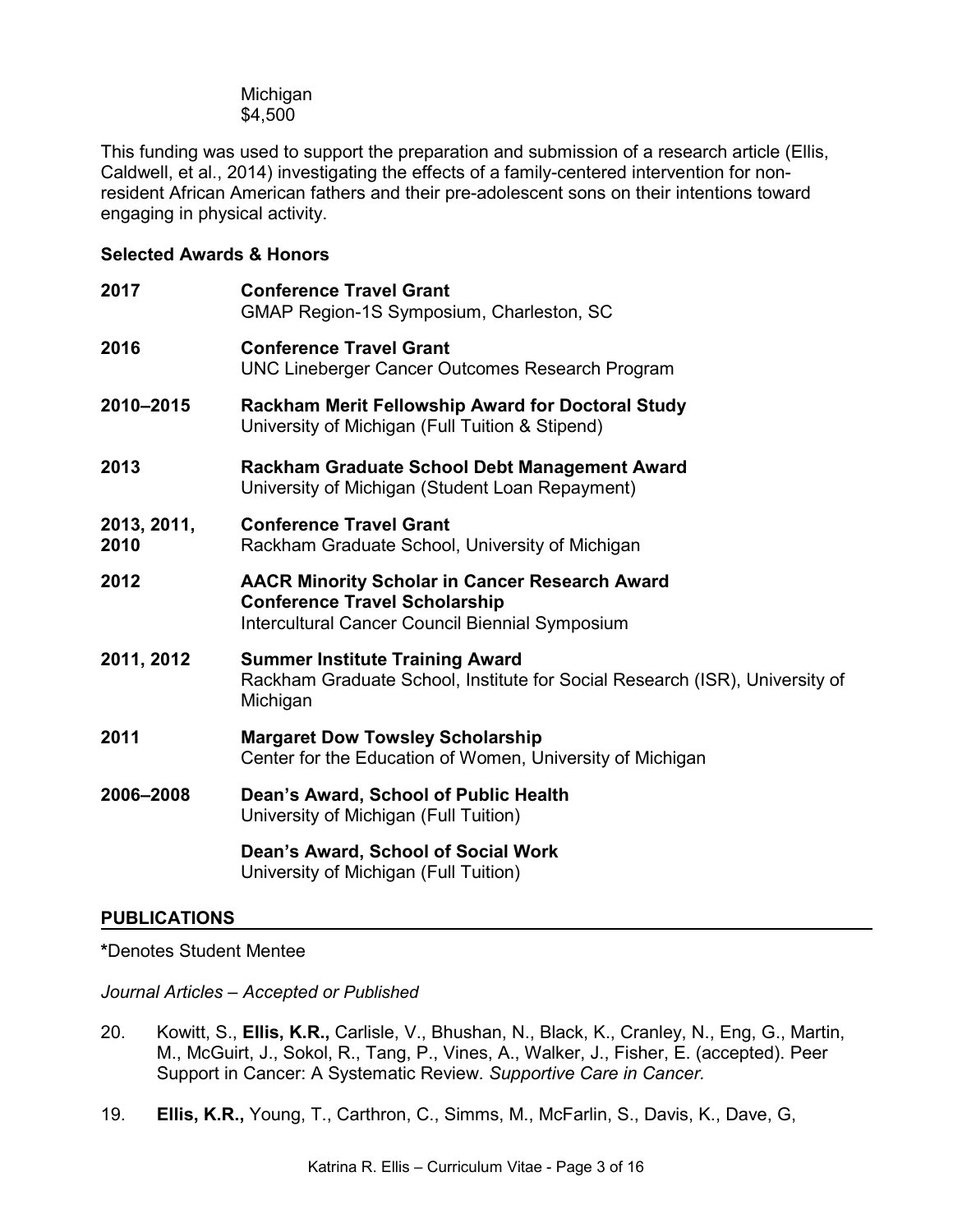Corbie-Smith, G, & Cene', C**.** (in press). Perceptions of rural African American adults about the role of family in understanding and addressing risk factors for cardiovascular disease. *American Journal of Health Promotion.*

- 18. Katapodi, M.C.,+ **Ellis, K.R.,**<sup>+</sup> Nikolaidis, C., Schmidt, F., Eicher, M., & Northouse, L. (2018). Family support in a population-based sample of young breast cancer survivors and their blood relatives. *Cancer Medicine,* 1-13. *+* equal contribution
- 17. Corbie-Smith, G., Wiley-Cene, C., Bess, K., Young, T., Dave, G., **Ellis, K.R.,** Hoover, S.M., Feng-Chang, L., Wynn, M., McFarlin, S., & Ede, J. (2018). Heart Matters: A study protocol for a community based randomized trial aimed at reducing cardiovascular risk in a rural, African American community. *BMC Public Health, 18*(1), 938.
- 16. Carthron, D., Cuthberson, C., Phillips, K., **Ellis, K.R.,** Bahorski, S., Rini, C. (2018). Recruitment & retention of older adults with osteoarthritis and their partners into a physical activity intervention. *Frontiers in Public Health, 6,* 197.
- 15. Samuel, C.A., Schaal, J., Robertson, L., Kollie, J., Baker, S., Black, K., Mbah, O., Dixon, C., **Ellis, K.R.,** Eng, E., Guerrab, F., Jones, N., Kotey, A., Morse, C., Taylor, J., Whitt, V., & Cykert, S. (2018) Racial differences in symptom management experiences during breast cancer treatment. *Supportive Care in Cancer, 26*(5), 1425-1435.
- 14. Samuel, C.A., Lightfoot, A.F., Schaal, J., Yongue, C., Black, K., **Ellis, K.R.,** Robertson, L., Smith, B., Jones, N., Foley, K., Kollie, J., Mayhand, A., Morse, C., Eng, E., Guerrab, F. (2018). Establishing and sustaining new community-based participatory research (CBPR) partnerships using the CBPR charrette model: Lessons from the Cancer Health Accountability for Managing Pain and Symptoms (CHAMPS) Study. *Progress in Community Health Partnerships, 12*(1), 89-99.
- 13. Titler, M.G., Visovatti, M., Shuman, C., **Ellis, K.R.**, Dockham, B., Yakusheva, O., & Northouse, L. (2017). Effectiveness of implementing a dyadic psychoeducational intervention for cancer patients and family caregivers. *Supportive Care in Cancer, 25*(11), 3395-3406.
- 12. **Ellis, K.R.,** Janevic, M.R., Kershaw, T., Caldwell, C.H., Janz, N.K., & Northouse, L. (2017). Engagement in health-promoting behaviors and patient-caregiver interdependence in advanced cancer: An exploratory study. *Journal of Behavioral Medicine, 40*(3), 506-519.
- 11. **Ellis, K.R.,** Janevic, M.R., Kershaw, T., Caldwell, C.H., Janz, N.K., & Northouse, L. (2017). The influence of dyadic symptom distress on threat appraisals and self-efficacy in advanced cancer and caregiving. *Supportive Care in Cancer, 25*(1), 185-194.
- 10. **Ellis, K.R.,** Janevic, M.R., Kershaw, T., Caldwell, C.H., Janz, N.K., & Northouse, L. (2017). Meaning-based coping, chronic conditions and quality of life in advanced cancer & caregiving. *Psycho-Oncology, 26*(9), 1316-1323.
- 9. Song, L., Rini, C., **Ellis, K.R.,** & Northouse, L. (2016). Appraisals, dyadic communication, and quality of life over time among couples coping with prostate cancer. *Supportive Cancer Care, 24*(9), 3757-3765.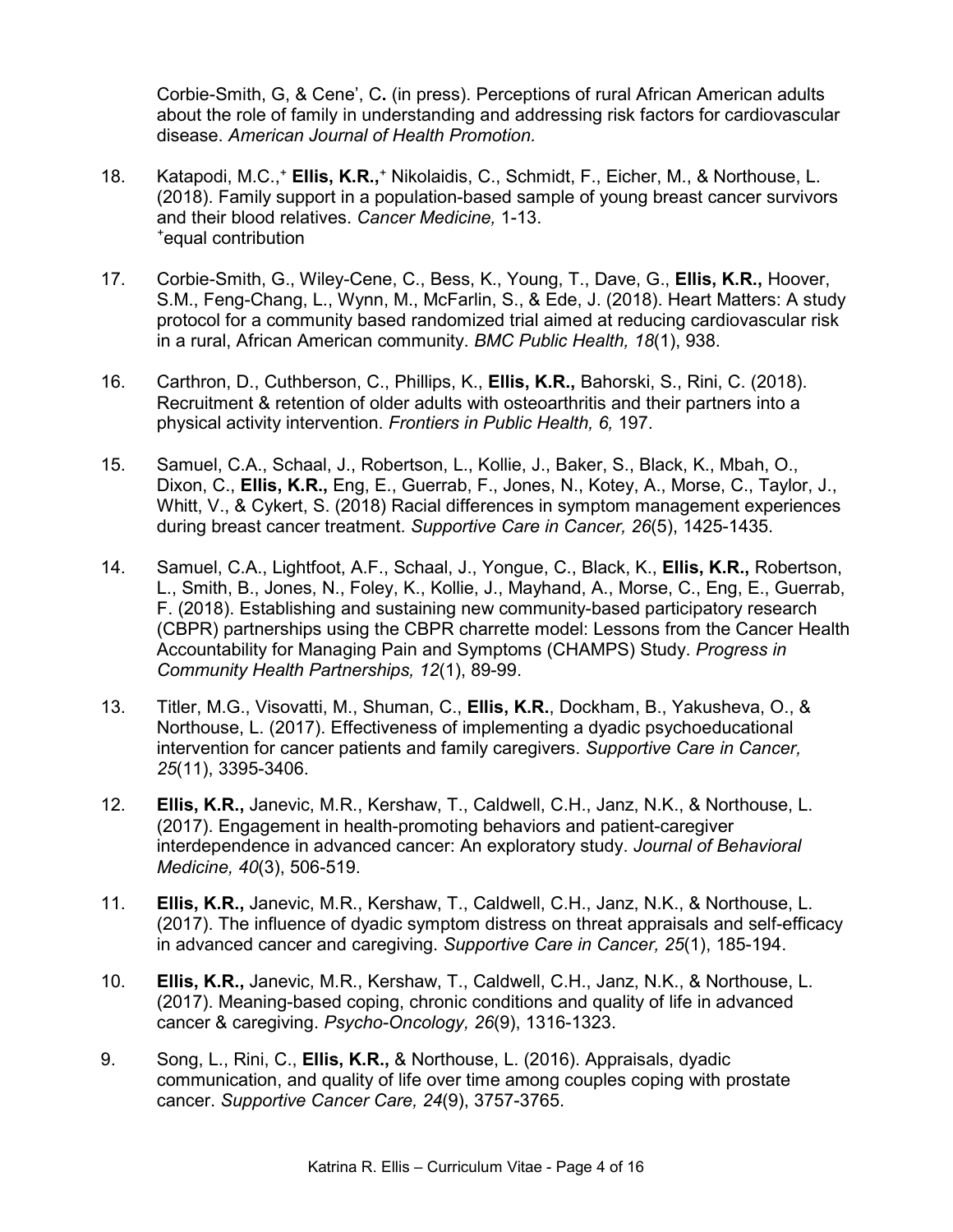- 8. Kershaw, T., **Ellis, K.R.,** Yoon, H., Schafenacker, A., Katapodi, M., & Northouse, L. (2015). The interdependence of advanced cancer patients' and their family caregivers' mental health, physical health, and self-efficacy over time. *Annals of Behavioral Medicine, 49*(6), 901-911.
- 7. Lambert, S., Yoon, H., **Ellis, K.R.,** Northouse, L. (2015). Measuring appraisal during advanced cancer: Psychometric testing of the appraisal of caregiving scale. *Patient Education & Counseling, 98*(5), 633-639.
- 6. **Ellis, K.R.,** Griffith, D.M., Allen, J.O., Thorpe, R.J., & Bruce, M.A. (2015). "If you do nothing about stress, the next thing you know, you're shattered": Perspectives on stress, coping and health among African American men. *Social Science & Medicine, 139*, 107-114.
- 5. **Ellis, K. R.,** Caldwell, C. H., Assari, S., & De Loney, E. H. (2014). Nonresident African-American Fathers' Influence on Sons' Exercise Intentions in the Fathers and Sons Program. *American Journal of Health Promotion, 29*(2), 89-98.
- 4. Janevic, M.R., **Ellis, K.R.,** Sanders, G.M., Nelson, B.W., & Clark, N.M. (2013). Selfmanagement of multiple chronic conditions among African American women with asthma: A qualitative study. *Journal of Asthma, 51*(3), 243-252.
- 3. Griffith, D. M., **Ellis, K. R.,** & Allen, J. O. (2013). An intersectional approach to social determinants of stress for African American men: Men's and women's perspectives. *American Journal of Men's Health, 7*(Suppl. 4), 19S-30S.
- 2. Griffith, D.M., **Ellis, K.R.** & Allen, J.O. (2012). How does health information influence African American men's health behavior? *American Journal of Men's Health, 6*(2), 156- 153.
- 1. Griffith, D.M., Johnson, J., **Ellis, K.R.** & Schulz, A.J. (2010). Cultural context and a critical approach to eliminating health disparities. *Ethnicity and Disease, 20(1),* 71-76.

## *Journal Articles – Under Review*

1. Hoggard, L., Volpe, V., Thomas, A., Wallace, E., & **Ellis, K.R.** The role of emotional eating in the links between racial discrimination and physical and mental health.

## *Journal Articles - In Progress (Selected)*

- 4. **Ellis, K.R.,** Thomas, S.\*, Hoggard, L., Carthron, D., Young, T., Ali, Z.\*, Eng, E. & Corbie-Smith, G. Family multimorbidity and the health of African Americans: Conceptualization, evidence, and implications.
- 3. **Ellis, K.R.,** Bak, E.\*, Song, L., Eng, E. & Corbie-Smith, G, Northouse, L. Patient and caregiver reported symptoms in advanced cancer and caregiving: implications for quality of life and dyadic symptom management.
- 2. **Ellis, K.R.,** Cuthberson, C., Rimmler, S., Carthron, D.L., Phillips, A., Corbie-Smith, G., Callahan, L. & Rini, C. Multimorbidity Influences Support for Physical Activity among Adults with Osteoarthritis and Their Partners.
- 1. **Ellis, K.R.,** Black, K., Davis, K., Baker, S., Schaal, J., Cothern, C., Guerrab, F.,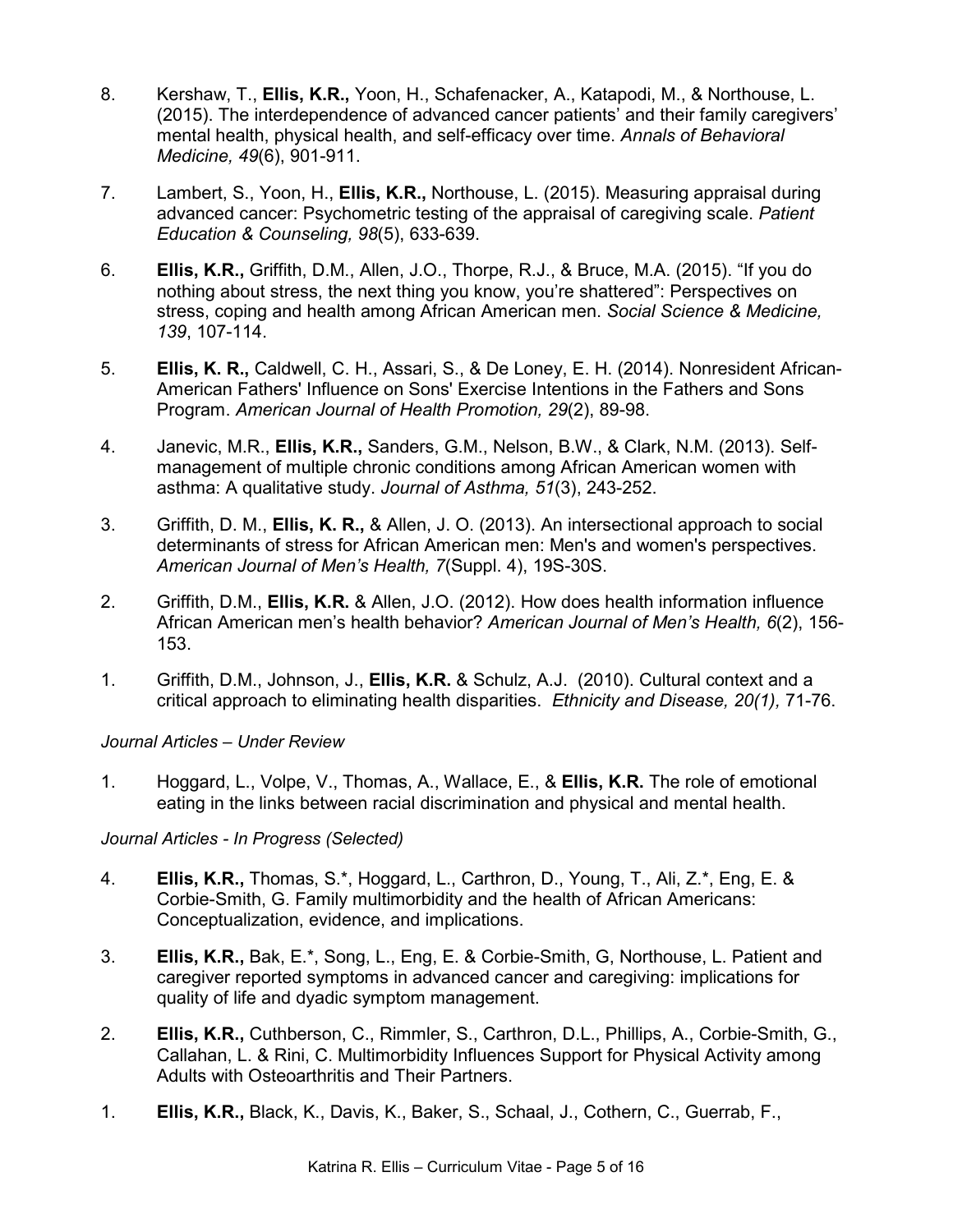Goettsch, F., Lightfoot, A., Padilla, N., Samuel, C., Yongue, C., Eng., E.Racial differences in the influence of healthcare system factors on informal support for cancer care among Black and White breast and lung cancer survivors.

## *Book Chapters*

1. Griffith, D.M., Schulz, A.J., Johnson, J. & **Herbert/Ellis, K.R.** (2009). Implications of racism for Black Americans' diabetes management and outcomes. In L. Jack (Ed.), *Diabetes in Black America: Public Health and Clinical Solutions to a National Crisis.* Munster, IN: Hilton Publishing.

## *Book Chapters – Under Review*

1. Black, K.Z., Baker, S., Robertson, L.B., Lightfoot, A., Alexander-Bratcher, K., Befus, D.,Cothern, C., Dixon, C., **Ellis, K.R.,** Guerrab, F., Hayes-Greene, D., Love, B., Schaal, J., Simon, B., Smith, B., Thatcher, K., Wiley, T., Wilson, S.M., Yongue, C., & Eng, E. Antiracism organizing for culture and institutional change in cancer care. Book Chapter, In "Is it race or racism?": State of the evidence & tools for the professional", Eds. Ford, C.L., Griffith, D.M., Bruce, M.A., & Gilbert. K.

## *Program Evaluation*

- 2. **Ellis, K.R.** & Daniel-Echols, M. (2009). *Summary of formative evaluation data for Year 1 of the Early Learning Communities initiative: Prepared by the HighScope Educational Research Foundation for the United Way of Southeastern Michigan.*
- 1. **Ellis, K.R.,** Hunt, T., Caldwell, C.H., Assari, S., Brooks, C., & Hill-DeLoney, E. (2016). *A fidelity evaluation of the Fathers and Sons Program: Adherence, dosage, quality and participant responsiveness.*

## **PRESENTATIONS (Selected)**

## **\***Denotes Student Mentee

Samuel, C. A., Schaal, J., Mbah, O., Eng, E., Robertson, L., Baker, S., Black, K. Z., Dixon, C., **Ellis, K.,** Guerrab, F., Jordan, L., Lightfoot, A., Cykert, S. Examining the role of perceived respect on racial disparities in cancer-related pain. Poster presentation to be presented at the American Association for Cancer Research (AACR) 2018 Conference on The Science of Cancer Health Disparities in Racial/Ethnic Minorities and the Medically Underserved, New Orleans, LA.

Samuel, C. A., Schaal, J., Mbah, O., Elkins, W., Robertson, L., Baker, S., Black, K. Z., Dixon, C., **Ellis, K.,** Eng, E., Guerrab, F., Jordan, L., Lightfoot, A., Padilla, N., Younge, C., Cykert, S. Racial and Educational Differences in Symptom Burden and Supportive Care among Breast Cancer Patients Undergoing Chemotherapy. Poster presentation to be presented at the American Association for Cancer Research (AACR) 2018 Conference on The Science of Cancer Health Disparities in Racial/Ethnic Minorities and the Medically Underserved, New Orleans, LA.

**Ellis, K.R.,** Cuthberson, C., Rimmler, S., Carthron, D.L., Phillips, A., Callahan, L. & Rini,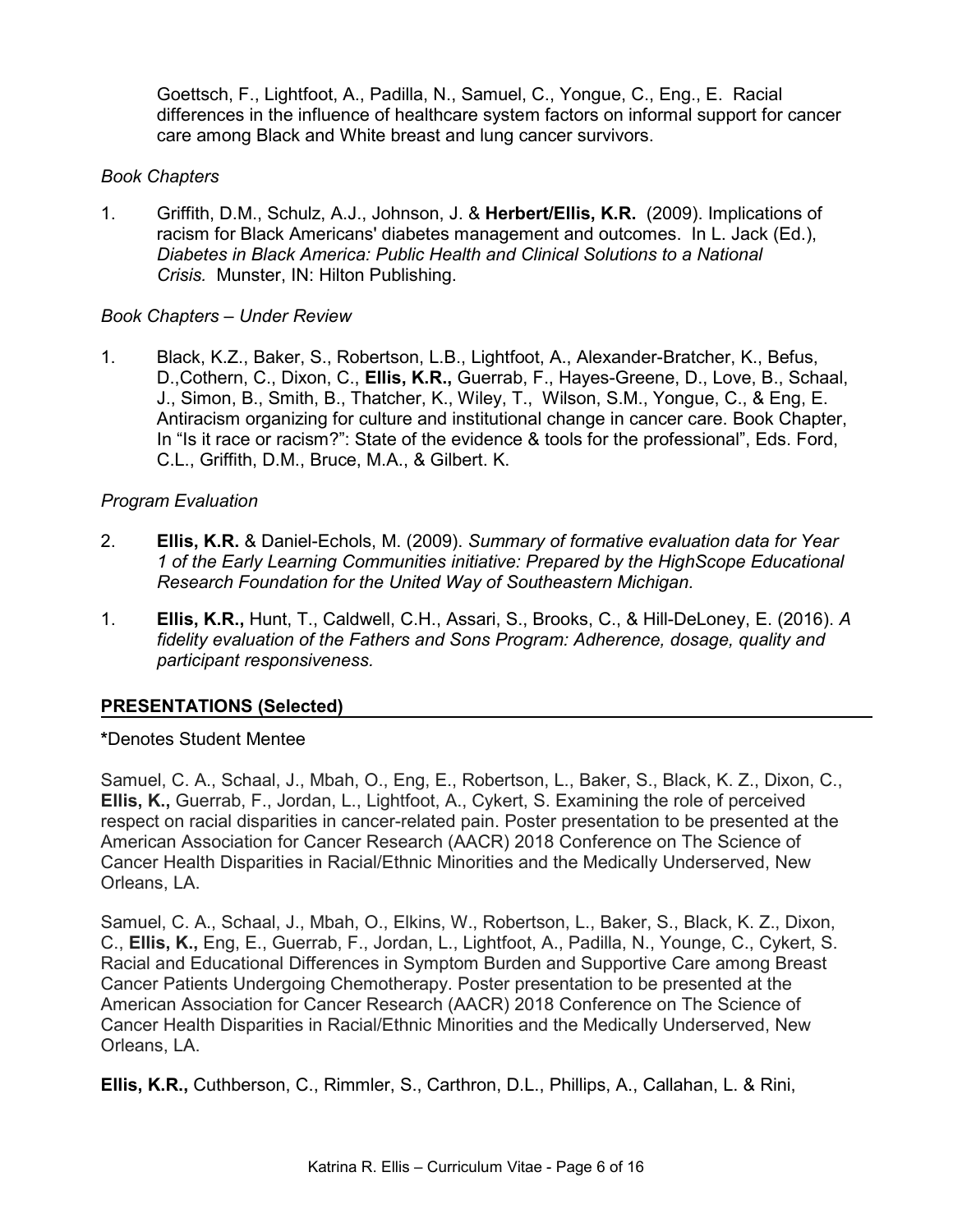C. Multimorbidity influences support for physical activity among adults with osteoarthritis and their partners. Poster presentation to be presented at the Gerontological Society of America (GSA) 2018 Annual Scientific Meeting, Boston, MA.

**Ellis, K.R.**, Kowitt, S., Carlisle, C., Bhushan, N.L., Black, K.Z., Brodar, K., Cranley, N., Davis, K.L., Eng, E., Martin, M., McGuirt, J., Sokol, R.L., Tang, P.Y., Vines, A.I., Walker, J.S., Fisher, E.B. (April, 2018). Peer support opportunities across the cancer care continuum: A systematic scoping review of recent peer-reviewed literature. Oral presentation to be presented at the 39th Annual Meeting and Scientific Sessions of the Society of Behavioral Medicine, New Orleans, LA.

Eng, E., Schaal, J., Black, K., Cykert, S., **Ellis, K.R.,** Hayes Greene, D., Hislop, S., Jones, N., Kotey, A., Lightfoot, A., Muhammad, T., Padilla, N., Samuel, C., Guerrab, F., Robertson, L., Smith, B., Thatcher, K., Walker, J., & Yongue, C. (2017). Building a CBPR partnership around an anti-racism framework to address inequities in cancer care outcomes through system change. Oral presentation presented at the annual meeting of the American Public Health Association Conference, Atlanta, GA.

Lightfoot, A.F., Jones, N., Samuel, C., Black, K., Cykert, S., **Ellis, K.R.**, Eng, E., Foley, K., Guerrab, F., Hardy, C., Kollie, J., Mayhand, A., Morse, C., Robertson, L., Schaal, J., Smith, B., Wiley, T., & Yee, M. (2017). Building new community-based participatory research (CBPR) partnerships using the CBPR charrette model: Lessons from the Cancer Health Accountability for Managing Pain and Symptoms (CHAMPS) study. Oral presentation presented at the annual meeting of the American Public Health Association Conference, Atlanta, GA.

**Ellis, K.R.** (February, 2017). Breadth of peer support in cancer: Preliminary results of a systematic review. Oral presentation presented at the Facilitating and Expanding Peer Support in Research and Applications for Cancer and Other Health Challenges Conference, Chapel Hill, NC.

Bak, E.\*, **Ellis, K.R.,** & Northouse, L.N. (November, 2016). Symptoms, symptom clustering, and quality of life in advanced cancer patient-caregiver dyads. Oral presentation presented at the Annual Biomedical Research Conference for Minority Students, Tampa, FL.

**Ellis, K.R.,** Schaal, J., Baker, S., Black, K.Z., Cothern, C., Davis, K., Doost, K., Eng, E., Goettsch, C., Guerrab, F.\*, Hardy, C., Lightfoot, A., Padilla, N., & Samuel, C. (2016). A system-change and community-based participatory research approach to understanding the role of informal social networks during the cancer care journey. Poster presentation at the Ninth AACR Conference on The Science of Cancer Health Disparities in Racial/Ethnic Minorities and the Medically Underserved, Ft. Lauderdale, FL.

Samuel, C.E., Schall, J., Robertson, L., Eng, E., Kollie, J.G., Yongue, C., Foley, K., Smith, B., Yee, M.K., Black, K., **Ellis, K.R.,** Hoffman, L., Lightfoot, A., Morse, C., Padilla, N., & Cykert, S. (2016). Equity in patient-provider communication regarding treatment-related symptoms and HRQOL among breast cancer survivors. Poster presentation at the ASCO Palliative Care in Oncology Symposium, San Francisco, CA.

Baker, S., **Ellis, K.R.,** Hoffman, L., Thatcher, K., & Wilson, S. (2016). A racial equity and community-engaged approach to nonprofit work. Oral presentation at the #NonprofitSTRONG Conference, Raleigh, NC.

**Ellis, K.R.,** Caldwell, C.H., Assari, S., & Hill-DeLoney, E. (2013). Effect of a family-based intervention on nonresident African American fathers' and sons' relationships and intentions to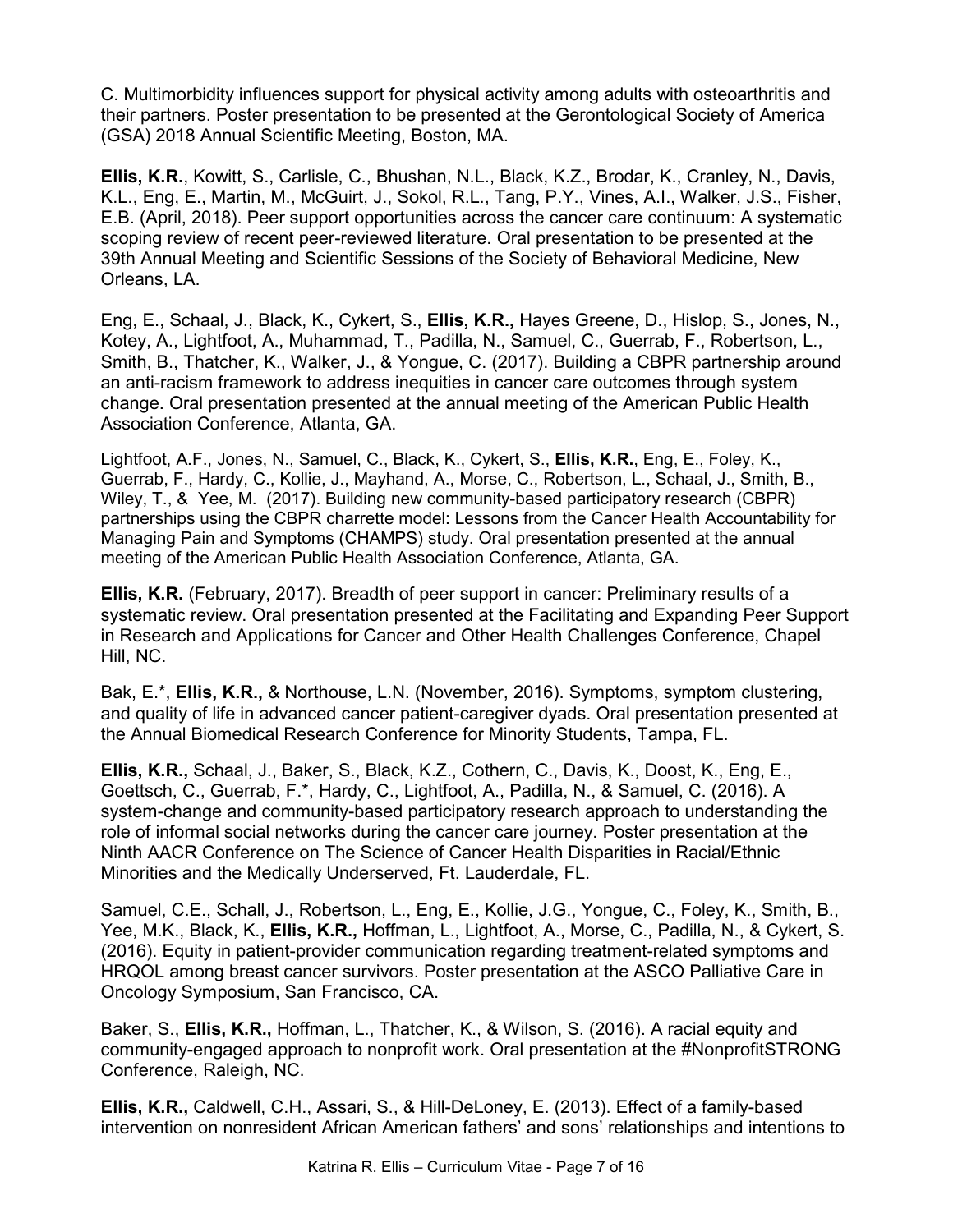exercise. Oral presentation at the annual meeting of the American Public Health Association, Boston, MA.

**Ellis, K.R.,** Griffith, D.M., & Allen, J.O. (2013). Coping strategies for health and consequences of African American men's stress: Perspectives of African American men and women and implications for intervention. Roundtable presentation at the annual meeting of the American Public Health Association, Boston, MA.

**Ellis, K.R.,** Acquaye/Hunt, T., Caldwell, C.H., Assari, S., Brooks, C., & Hill-DeLoney, E. (2013). A fidelity evaluation of the Fathers and Sons Program: Adherence, dosage, quality and participant responsiveness. Oral presentation at the 10th Annual Yale Bouchet Conference on Diversity in Graduate Education, New Haven, CT.

King, A., Griffith, D.M., **Ellis, K.R.,** & Allen, J.O. (2012). Stress and coping in African American men's health: Implications for interventions. Poster presentation at the annual meeting of the American Public Health Association, San Francisco, CA.

**Ellis, K.R.,** Griffith, D.M., Allen, J.O., & Hill, G.L. (2011). Health information and African American men: Barriers and facilitators to behavior change. Oral presentation at the annual meeting of the American Public Health Association, Washington, D.C.

Johnson, J.L., Griffith, D.M., **Ellis, K.R.,** Allen, J.O., & Hill, G.L. (2011). Social and physical environments as determinants of fruit and vegetable consumption among African American men. Oral presentation at the annual meeting of the American Public Health Association, Washington, D.C.

**Ellis, K.R.** (2010). Seeing the iceberg under the surface: Reflections on developing as a culturally responsive evaluator. Oral presentation at the annual meeting of the American Evaluation Association, San Antonio, TX.

Daniel-Echols, M., & **Herbert/Ellis, K.R.** (2009). Addressing the challenges of evaluation a professional development intervention for family, friend, and neighbor child care providers. Roundtable session at the annual meeting of the American Evaluation Association, Orlando, FL.

Johnson, J.L., Griffith, D.M., Ober Allen, J., **Herbert/Ellis, K.R.,** Hill, G., & Gaines, H. (2009). Close to home: Women's perspectives on African American men's eating and physical activity. Oral presentation at the annual meeting of the American Public Health Association, Philadelphia, PA.

Spilka, G., Hopson, R., Brooks, P., Moronta, D., Patrizi, P., Perez, D., Walters, H., Yang, H., Figueredo, V., Fraser, E., Hendricks, A., Henry, B., **Herbert/Ellis, K.R.,** Jackson, S., Jim, J., & Millett, R. (2009). A conversation among emerging and seasoned professionals in evaluation and diversity: challenges, opportunities, and lessons learned. Think tank session at the annual meeting for the American Evaluation Association, Orlando, FL.

Griffith, D., **Herbert/Ellis, K.R.,** Johnson, J., & Schulz, A.J. (2008). Racism and racial disparities in diabetes management and outcomes. Presented at the NIH Summit: The Science of Eliminating Health Disparities, National Harbor, MD.

## **RESEARCH & EVALUATION EXPERIENCE**

## **2015–2018 University of North Carolina, Chapel Hill**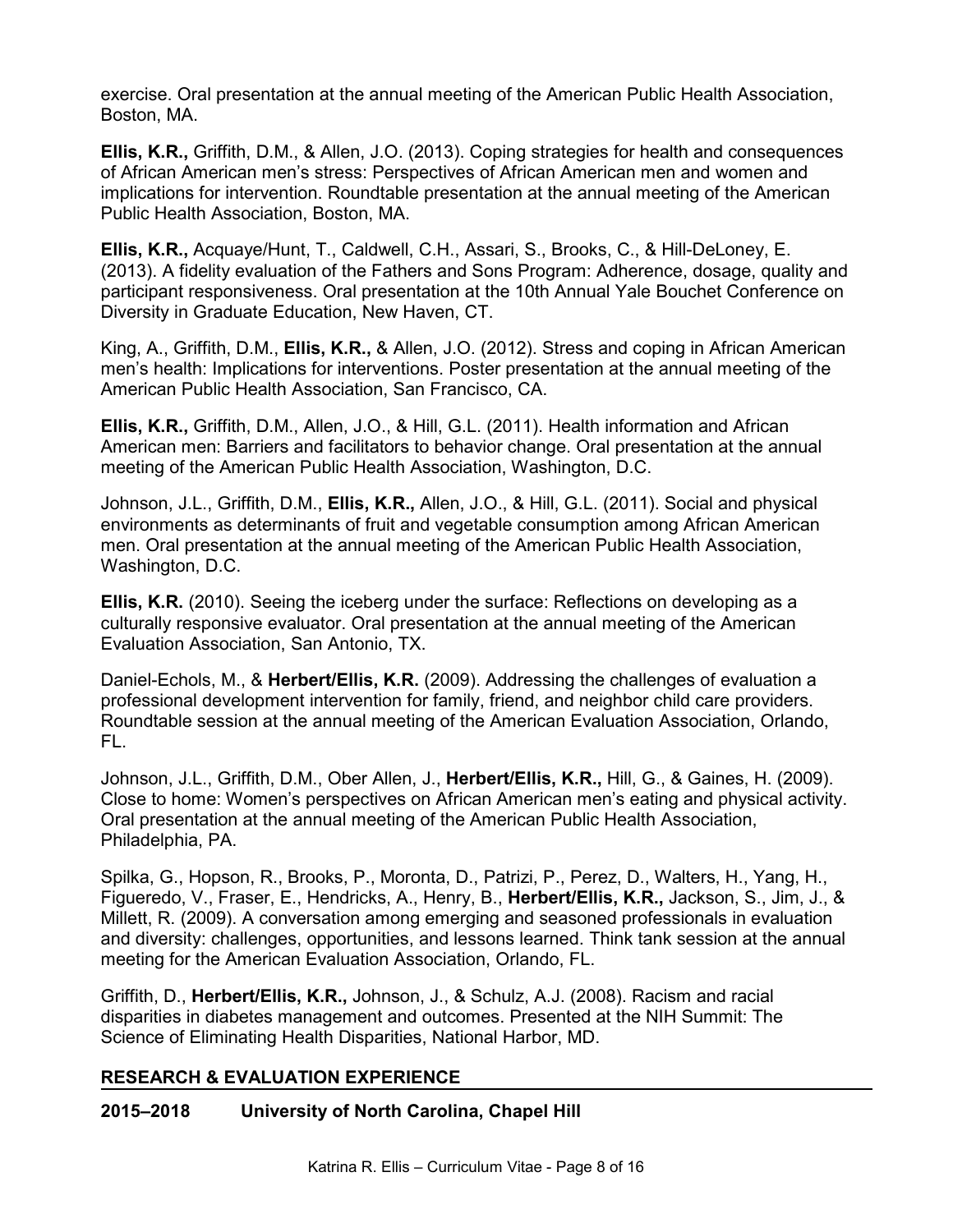## *Post-Doctoral Fellowship*

This postdoctoral fellowship was supported through an NIH/NCI T32 mechanism (5T32CA128582-07) and the UNC Center for Health Equity Research. My associated projects and their overarching goals were as follows:

#### **Understanding Multiple Disease Management Among African American Families** PI: Katrina Ellis, PhD

Examine social, familial and contextual factors that influence psychosocial, behavioral and quality of life outcomes among African American families managing cancer and co-occurring chronic health conditions through systematic literature review, secondary analysis, and primary data collection to inform future intervention programs.

#### **Using Dyad-Based Behavioral Assessment & Feedback to Improve Physical Activity among African American Cancer Survivors & Significant Others**

PI: Katrina Ellis, PhD; Co-Is: Eugenia Eng, DrPH, Leeza Park, MD, Lixin Song, PhD, RN, Carmina Valle, PhD

This study uses existing conceptual frameworks, research evidence and primary data to guide the creation of tailored messaging to promote physical activity among African American cancer survivor/family member dyads based on their health assessments using the UNC Carolina Health Assessment and Resource Tool (CHART).

## **Social & Interpersonal Context of Managing Chronic Illness**

PIs: Dana Carthron, PhD, RN Michigan State University & Christine Rini, PhD

This project investigates the social and interpersonal context of managing chronic illness through a longitudinal study of couples that gathered data on physical health, comorbid medical conditions, and caregiving responsibilities in the context of physical activity and social support processes within couples, with a particular focus on understanding and reducing health disparities.

## **Prostate Cancer – Family Care for Patients & Spouses**

PI: Lixin Song, PhD, RN

The goal of this project is to understand physical and psychosocial issues that patients with cancer commonly encounter, with a particular emphasis on the interactions between patients, their family caregivers, and healthcare providers and how these interactions affect cancer outcomes (such as quality of life and symptom management).

#### **Implementation of an Evidence-based Psycho-educational Program for Cancer Patients and their Family Caregivers in the Cancer Support Community Network** PI: Maria Titler, PhD, RN, FAAN, University of Michigan

This study examines the effectiveness of the FOCUS Program implemented in a small-group format on cancer survivors' and their family caregivers' outcomes when implemented at two Cancer Support Community (CSC) affiliates.

## **Interventions to Increase Screening by Breast Cancer Survivors and Their High Risk Female Relatives**

PI: Maria Katapodi, PhD, RN, FAAN, University of Basel, Switzerland

Utilizing dyadic and triadic data analysis techniques, this study describes family support in young breast cancer survivors and their relatives who are at higher risk of getting breast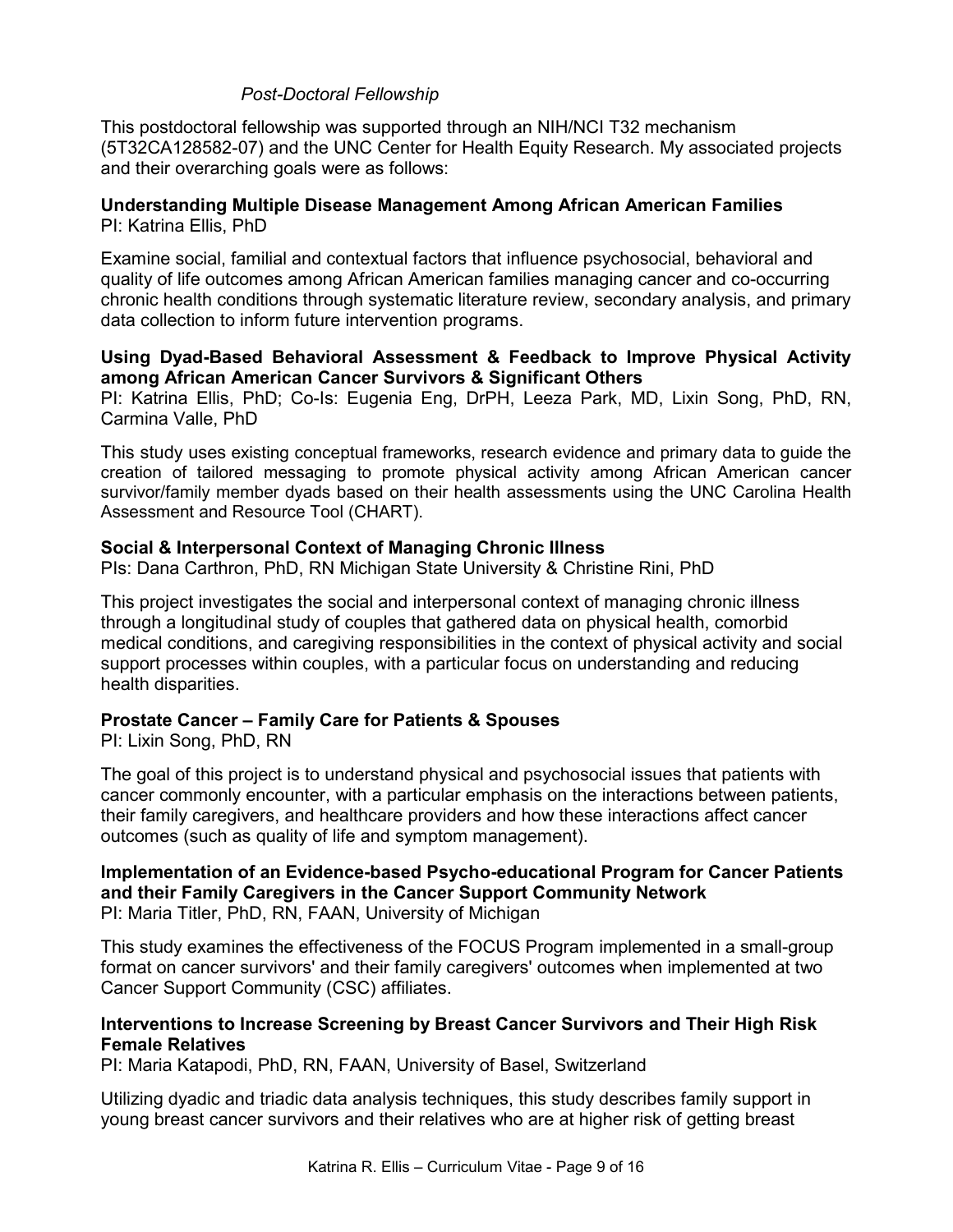cancer, identify predictors of survivors' and relatives' family support, and determine the extent to which their family support is interdependent.

## **Outcomes of Triaged Family Care in Advanced Cancer**

PI: Laurel Northouse, PhD, RN

The overarching goal of this NCI-funded RCT (completed) was to determine if brief or extensive forms of the evidence-based, family-focused FOCUS Program improves outcomes of patient / family-caregiver dyads in advanced cancer; I am currently conducting secondary analyses of study data.

# **ACCURE: Accountability for Cancer Care through Undoing Racism & Equity**

Co-PIs: Eugenia Eng, DrPH, MPH & Sam Cykert, MD

Through the joint work of a community collaborative and two Cancer Centers, this NCI-funded project identifies structures built into cancer care systems that make cancer care vulnerable to institutional racism and investigates how these structures can be changed to reduce racial inequities in cancer outcomes for early-stage breast and lung cancer patients.

## **Peers for Progress***,* **Community Health Educator (CHE) Project**

PI: Edwin Fisher, PhD

This project will enhance outreach and education, and disseminate culturally appropriate, evidence-based cancer information building on the strengths of community health education and peer support to address cancer outcomes in North Carolina, including disparities in incidence and mortality.

## **Heart Matters: Reducing Cardiovascular Disease Risk Factors in Rural Communities in North Carolina**

PI: Giselle Corbie-Smith, MD, MsC

Building on a long-standing community-based partnership, this study is determining the feasibility and efficacy of adapting an evidence-based intervention (EBI) in rural African American communities to support cardiovascular disease-related behavior change. This project specifically considers the appropriateness of the EBI in the given social and physical environment and the acceptability of using mobile technology.

## **Family Members Influence Quality and Delivery of Care for Heart Failure Patients** PI: Crystal Cene, MD, MPH

This research project examines the impact of family member involvement in direct clinical care for heart failure (e.g., through accompaniment to medical visits and direct interactions with health care providers) on the quality of patient-provider communication and subsequent health behaviors and outcomes.

## **Patient & Family Resource Center, Chapel Hill, NC**

Loretta Muss, Coordinator, Lineberger Cancer Center

The UNC Cancer Center Patient and Family Resource Program is increasing efforts in a number of areas to improve supports provided to caregivers of people with cancer. In the role of co-faculty advisor, provide consultation support for an MPH student Capstone Project for the 2015-2016 school year in their work with the Resource Center. In the role of evaluation consultant, provide guidance on the development and implementation of a caregiver support program evaluation survey for use with Resource Center initiatives.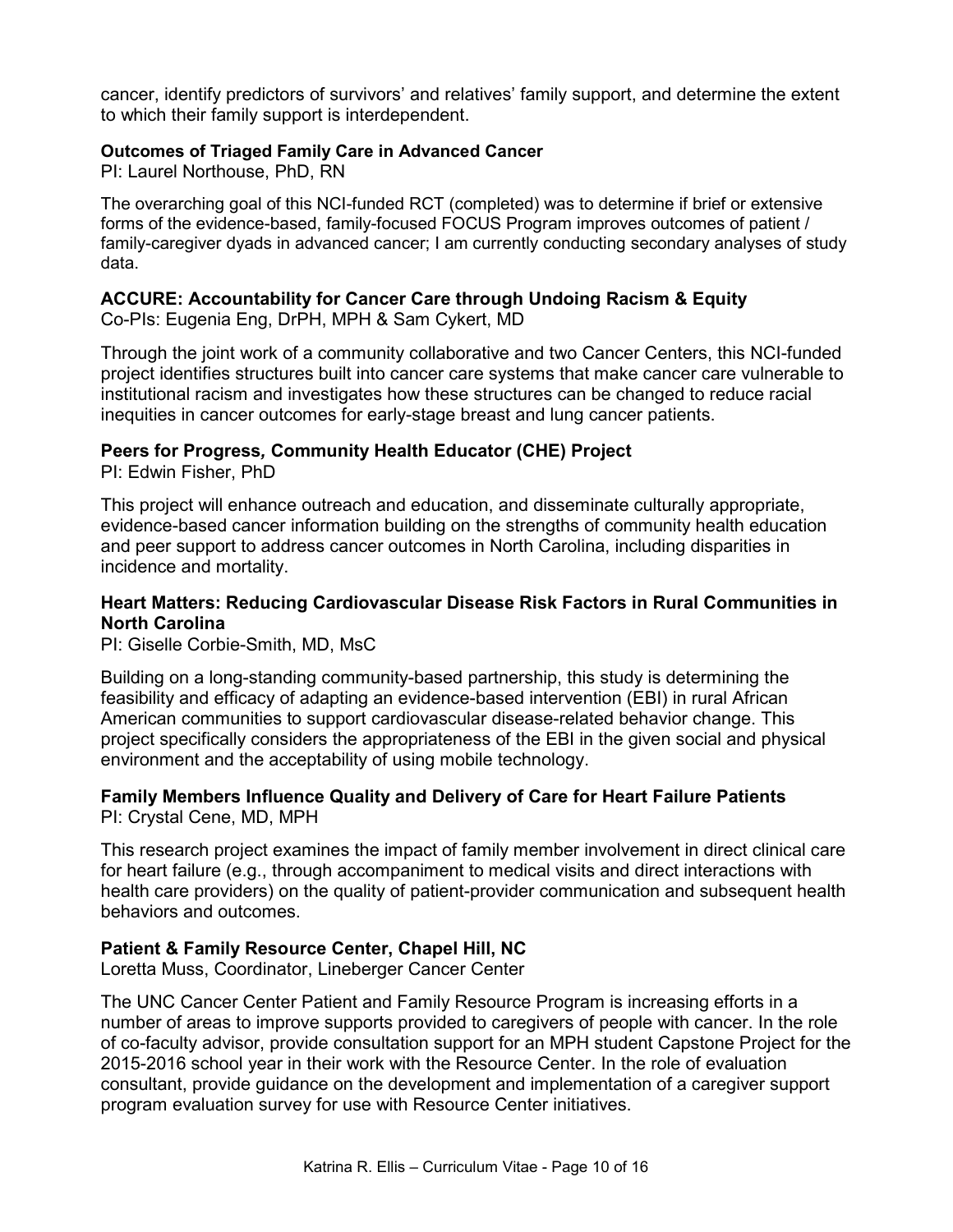## **2012–2013 Center for Research on Ethnicity, Culture and Health (CRECH)** Fathers & Sons Project, University of Michigan, Ann Arbor PI: Cleopatra Caldwell, PhD *CRECH Fellow*

CRECH fellows gain research experiences and skills through participation in a faculty research project focused on racial and ethnic health disparities, in-depth faculty mentoring, a graduate seminar with fellow trainees and health disparities researchers, and written and oral presentations for professional and public audiences. My primary research project, the Fathers and Sons Project, used a community-based participatory process to design and implement a theory-driven and culturally appropriate, family-focused intervention program for nonresident African American fathers and their 8- to 12-year old sons.

# **2011–2012 Center for Managing Chronic Disease**

Women of Color with Asthma (Sub-study), University of Michigan, Ann Arbor PI: Mary Janevic, PhD, MPH *Research Assistant* 

The goal of this project was to examine asthma-management challenges in the context of multimorbidity among African-American women through in-depth qualitative interviews and analysis.

#### **2010–2011; Center on Men's Health Disparities 2007–2009** Men 4 Health Project, University of Michigan, Ann Arbor PI: Derek Griffith, PhD *Research Assistant*

This project completed formative work to inform the design and implementation of an intervention to improve healthy eating and physical activity among African American men in Flint, Michigan.

#### **2009–2010 HighScope Educational Research Foundation** Research & Evaluation Department, Ypsilanti, MI Research Director: Marijata Daniel-Echols, PhD

*Fellow; Project Coordinator* My primary tasks were as follows: engage in workshops, trainings and meetings that address substantive and practical aspects of evaluative work, especially the role of culture and context; gain skills and knowledge necessary to conduct high quality program evaluation; and, participate in data analysis, data management, evaluation design, literature reviews, the preparation of evaluation reports, conference presentations and stakeholder meetings.

## **2007–2008 School of Public Health, University of Michigan** Asking Families About Asthma PI: Christy Houle, PhD, MPH *Research Assistant*

The goal of this project was to assess agreement between African American adolescents (selfreport) and their caregivers (proxy-report) on adolescent asthma-related health experiences, and examine factors contributing to differences in adolescent and caregiver reports.

## **2007–2008 School of Public Health, University of Michigan** Fathers Matter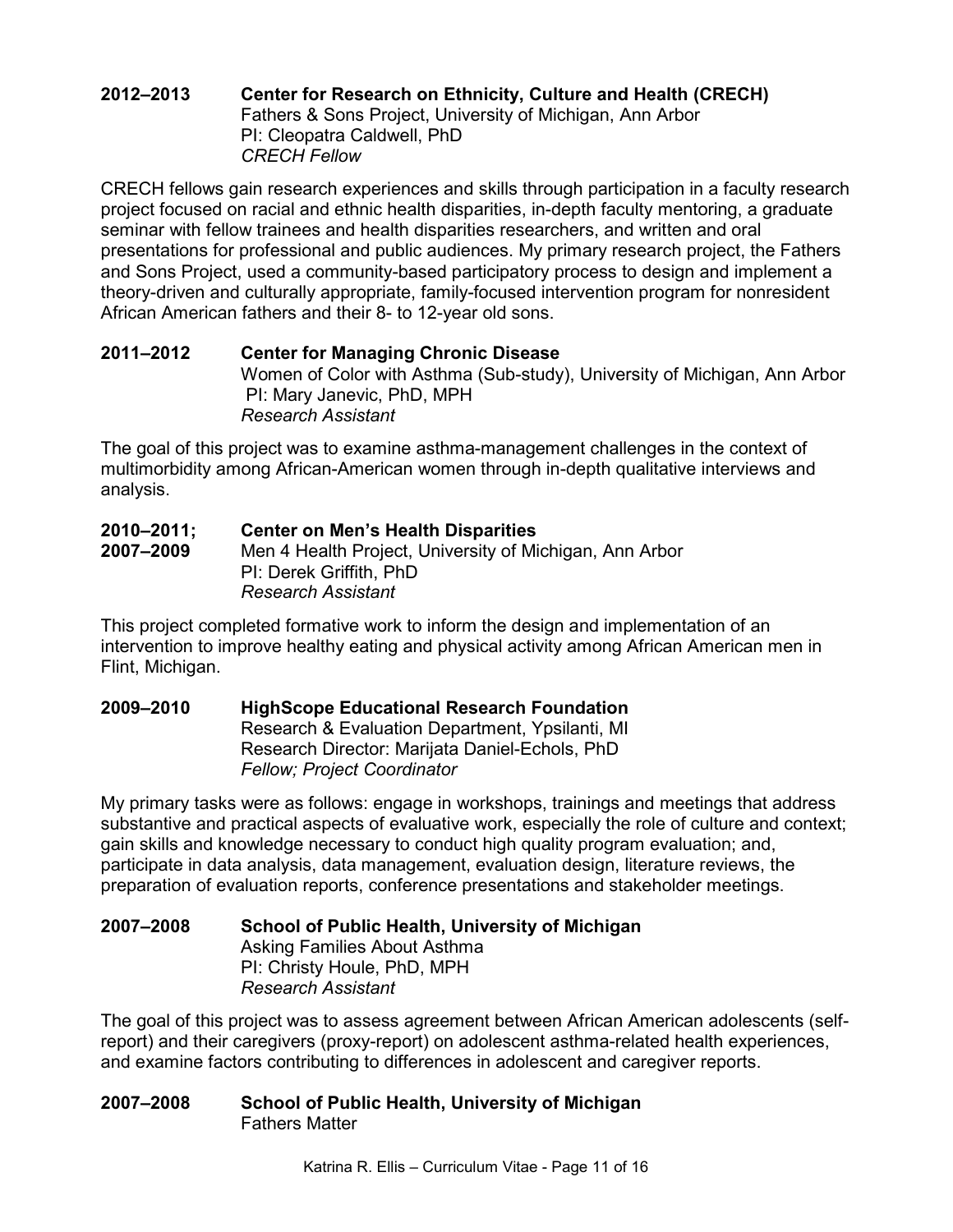PI: Cleopatra Caldwell, PhD *Research Assistant*

The Fathers Matter project examined multilevel factors associated with birth outcomes in the African American community, and the role of fathers specifically, through interviews with midpregnancy African American mothers and birth fathers.

**2006–2007 School of Social Work, University of Michigan, Ann Arbor** Special Moms, Special Babies PI: Susan McDonough, PhD *Research Assistant*

The goal of this project was to increase the mental health of and adaptive relations between infants and mothers in high-risk families (maternal depression, infant negative emotionality, and parenting stress) through a preventive, interaction guidance intervention.

# **COMMUNITY & CLINICAL PRACTICE EXPERIENCE**

## **Community Health Training & Experience**

**2007–2008 University of Michigan Comprehensive Cancer Center, Ann Arbor, MI** Minority Outreach Program *Intern; Program Assistant* 

Assisted with the planning and implementation of health education programs and events for minority populations, including collaborating with community members and health workers to increase cancer awareness and cancer prevention among minority populations.

## **2006–2008 University of Michigan, School of Public Health, Ann Arbor, MI** Public Health Action Support Team (PHAST) *Student Member*

Completed training and workshops to assist local and state health departments to meet the demands of public health events, disasters, and investigations. Participated in deployments to assist with a measles outbreak investigation with China CDC in Tianjin, China and an assessment of food security with the New Orleans Food and Farm Network in New Orleans, Louisiana.

## **2003–2005 United States Peace Corps Volunteer** Ministry of Health, Fiji *Health Promotion Officer*

Worked with nurses, doctors, environmental health professionals, dieticians, and other clinic and community partners (i.e., village leaders, clergy, school staff) to facilitate workshops and support initiatives that promoted the "Healthy Island" framework of health promotion in clinics, hospitals, schools, villages, workplaces, and other settings.

**2003 Michigan State University Extension Program, Kalamazoo, MI** Food & Nutrition Program, Diabetes Self-Management Program *Nutrition Instructor* 

Provided home-based diabetes self-management support for clients with low-incomes using motivational interviewing and other behavior change techniques and strategies.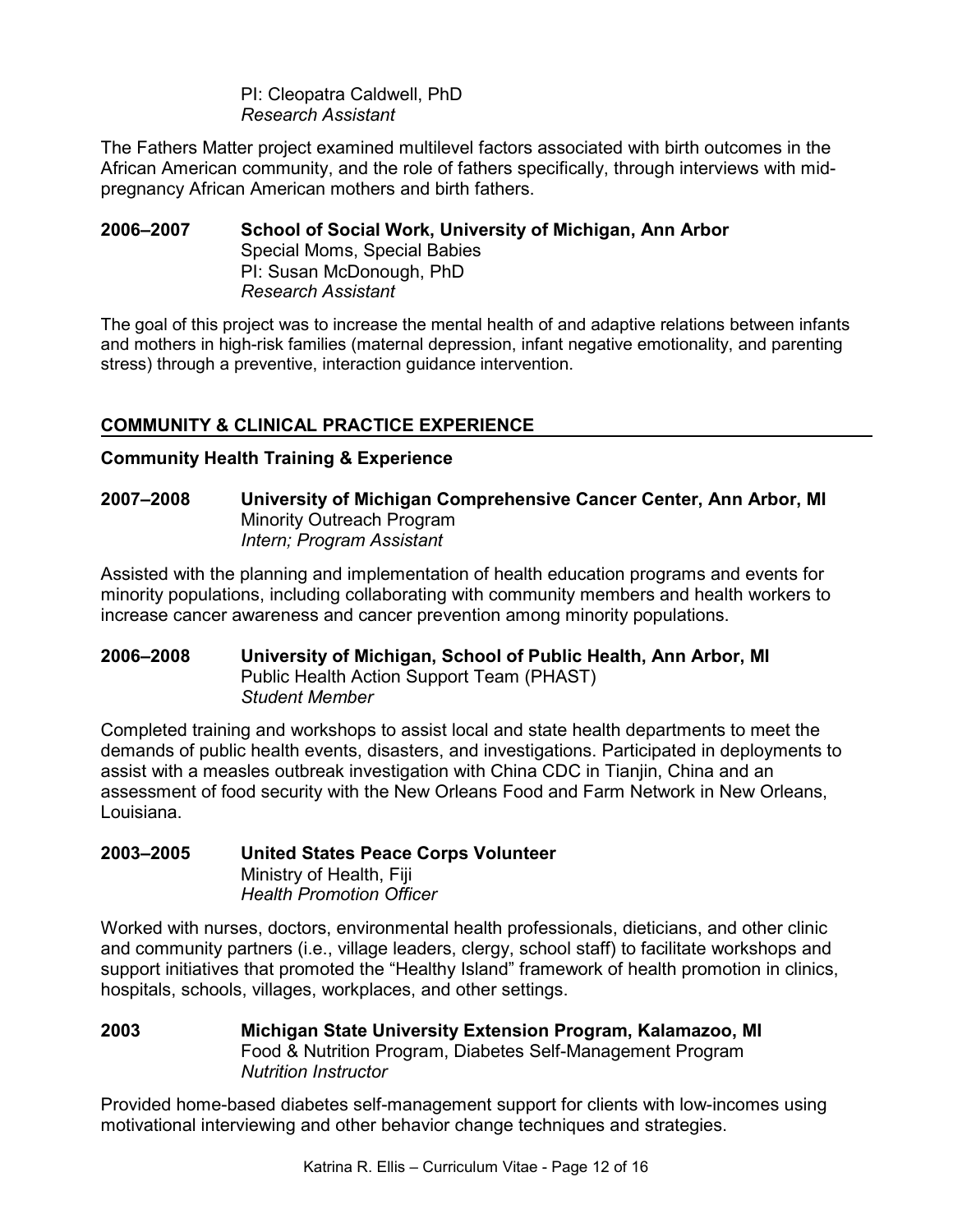#### **2002–2003 Kalamazoo Gospel Mission, Kalamazoo, MI** Homeless Shelter & Drug Recovery Program *Supervisor*

Supervised the childcare center, program center and living area for residents participating in a faith-based, family-centered drug abuse recovery program.

## **Clinical Training & Care Experience**

## **2007–2008 University of Michigan Comprehensive Cancer Center, Ann Arbor, MI** Breast Cancer Clinic, PsychoOncology Program *Clinical Social Work Intern*

Facilitated group and individual psychotherapy, performed psychosocial assessments, and recommended and participated in the implementation of interdisciplinary treatment plans with nurses, medical doctors, and other health professionals.

# **TEACHING INTERESTS**

## **Graduate Level Courses**

Cancer prevention and survivorship Family-based health practice and research Program development and evaluation Psychosocial factors and health Racial and ethnic disparities in health

## **Undergraduate Level Courses**

Health behavior and health promotion Introduction to public health

## **TEACHING EXPERIENCES**

## **Instruction**

| 2018      | University of Michigan, School of Social Work<br>Instructor<br>Evaluation in Social Work (Fall 2018)<br>22 graduate students                                                                                             |
|-----------|--------------------------------------------------------------------------------------------------------------------------------------------------------------------------------------------------------------------------|
| 2015-2016 | University of North Carolina, Gillings School of Global Public Health<br>Co-Faculty Advisor<br><b>Health Behavior Capstone Project</b><br>NC Cancer Hospital Comprehensive Cancer Support Program<br>5 graduate students |
| 2011      | University of Michigan, School of Public Health<br>Graduate Student Instructor<br>Health & Society: Introduction to Public Health (Professor Kenneth Warner)<br>47 undergraduate students                                |
| 2002-2003 | Michigan State University Extension Program, Kalamazoo, MI                                                                                                                                                               |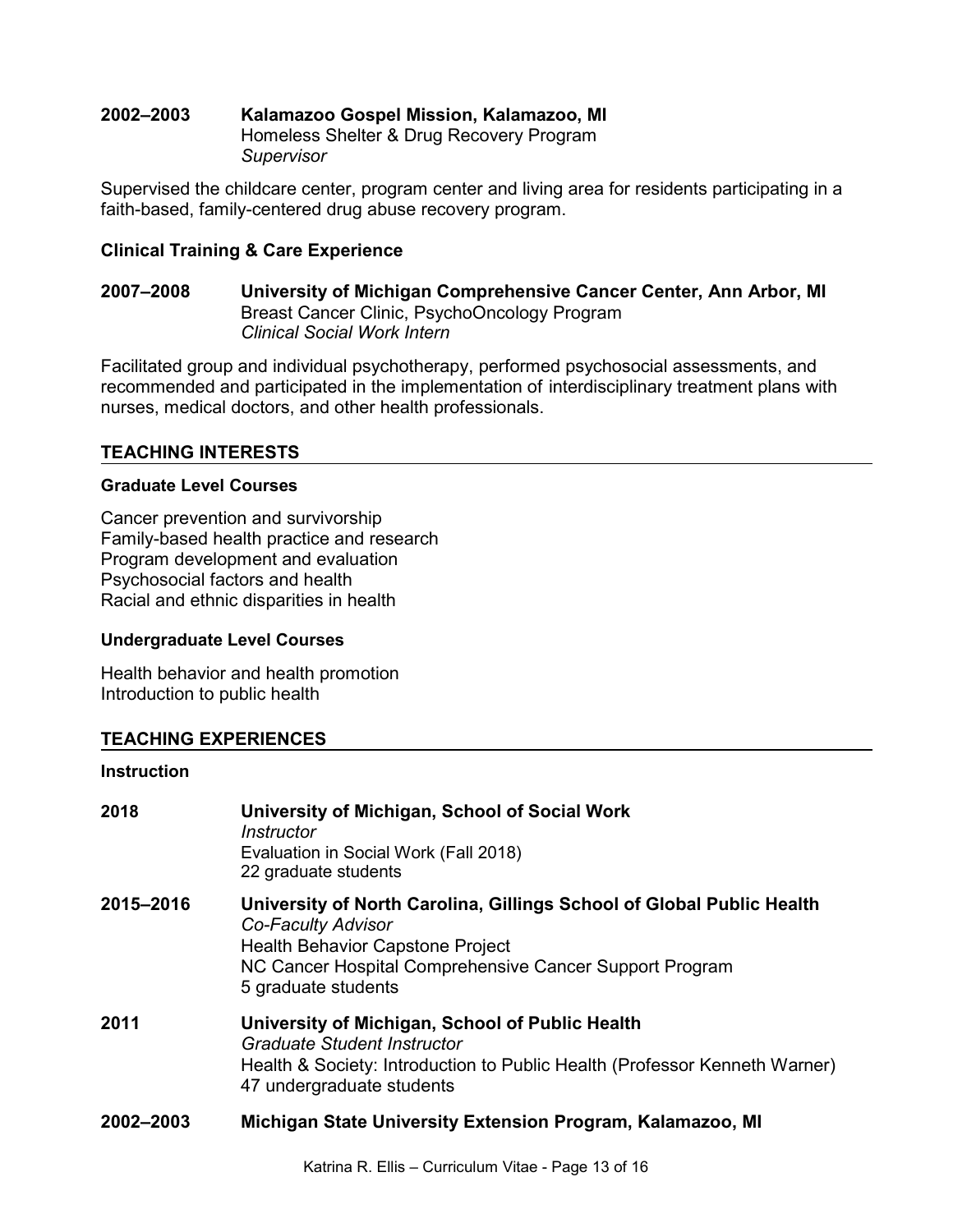## *Computer Technology Instructor* 30 elementary school students

## **Guest Lectures**

| 2018                                         | Center for Research on Ethnicity, Culture and Health<br>Graduate Seminar                                                                                                                             |
|----------------------------------------------|------------------------------------------------------------------------------------------------------------------------------------------------------------------------------------------------------|
| 2017                                         | <b>North Carolina State University</b><br>Research and Assessment in Higher Education (Professor James Ellis)                                                                                        |
| 2016, 2017                                   | University of North Carolina, Gillings School of Global Public Health<br>Community Capacity, Competence and Power: CBPR and Photovoice<br>Methodology (Professors Eugenia Eng & Alexandra Lightfoot) |
| 2010                                         | University of Michigan, School of Public Health<br>Program Evaluation in Health Education (Professor Mary Janevic)                                                                                   |
| 2009                                         | University of Michigan, School of Public Health<br>Program Evaluation in Health Education (Professor Derek Griffith)                                                                                 |
| <b>Instructor Training &amp; Preparation</b> |                                                                                                                                                                                                      |

| 2018 | <b>Health Sciences Teacher's Academy, University of Michigan</b>                                                    |
|------|---------------------------------------------------------------------------------------------------------------------|
| 2013 | Center for Research on Learning and Teaching, University of Michigan<br>Preparing Future Faculty Seminar (May-June) |

# **2002 Teaching Certification – Secondary Education, Louisiana**

# **UNIVERSITY, SCHOOL & DEPARTMENT SERVICE**

| 2018         | <b>Student Services Graduation Committee</b><br>Member<br>University of Michigan, School of Social Work                                                                                                                                  |
|--------------|------------------------------------------------------------------------------------------------------------------------------------------------------------------------------------------------------------------------------------------|
|              | <b>Faculty Advisor</b><br>University of Michigan, School of Social Work                                                                                                                                                                  |
| 2017-Present | <b>Student Mentoring</b><br>Kiana Bess, PhD Student, University of Michigan, School of Public Health                                                                                                                                     |
|              | <b>Professional Mentoring</b><br>Rosalee Washington, Alumnus, University of Michigan, School of Public<br>Health                                                                                                                         |
| 2017         | <b>Conference &amp; Meeting Planning Committee</b><br>Member<br>Facilitating and Expanding Peer Support in Research and Applications for<br>Cancer and Other Health Challenges, Chapel Hill, NC.<br>(February, August, and October 2017) |